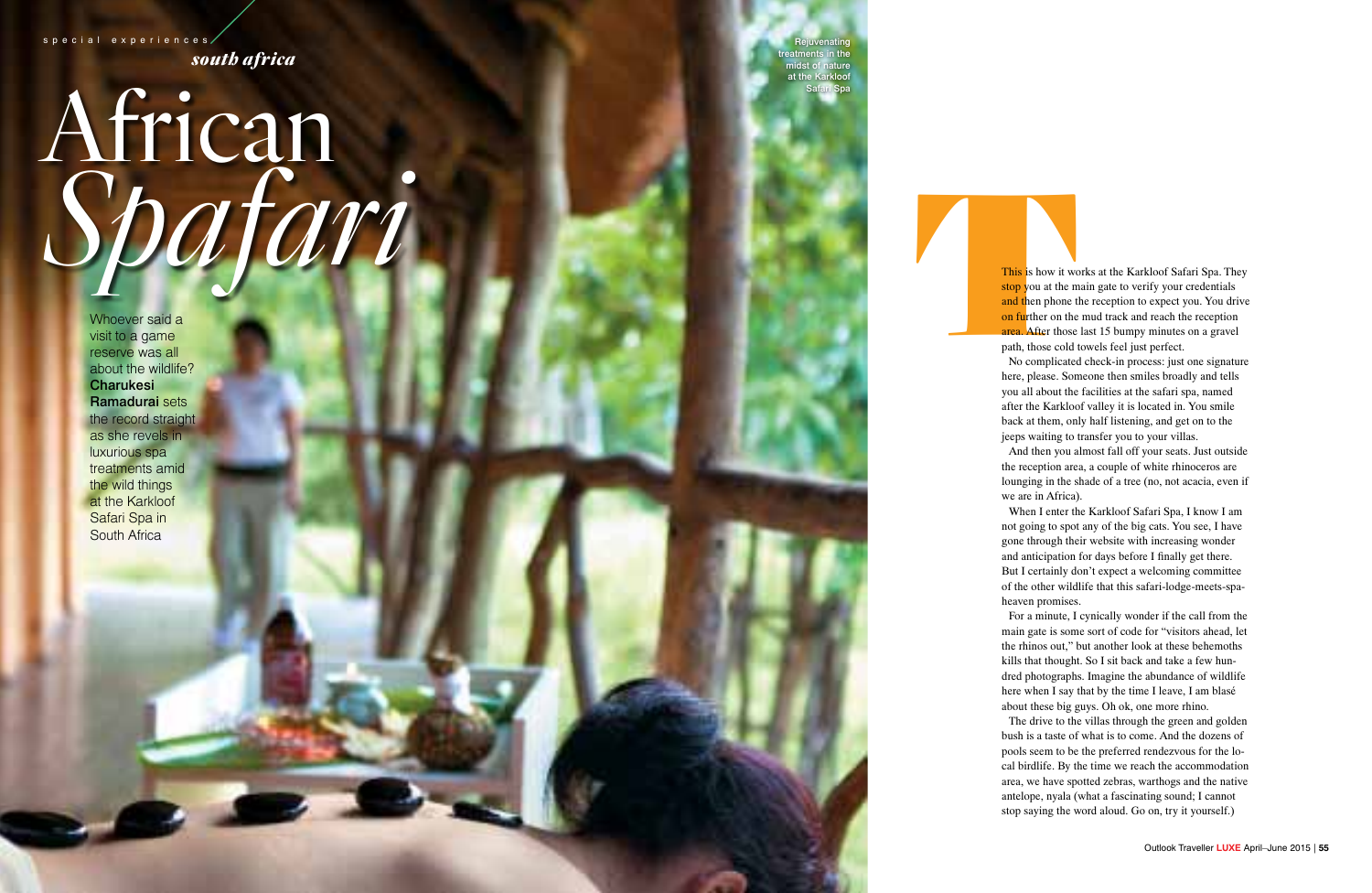

It is a lovely walk from the main lodge to the villas, linked to one another by stone walkways and wooden bridges, with streams gurgling underneath. Esther shows me to my villa, where I make a quick mental note of the espresso machine and the small selection of South African wines.

The villa is a spacious affair with a bedroom, a sit ting area and a bathroom that opens out to a cozy rear garden. Up front is a verandah that tempts me to put my feet up and wait for a nyala—there, I use the word again for its sheer melody (it could just as easily be a wildebeest) —to stop by my doorstep. With the bush all around and the expanse of the valley far ahead, it is no wonder they call it a viewing deck.

The game reserve itself is spread over 8,600 acres of land where the animals roam free. And to allow that, it is deliberately devoid of big game—the predators. But I have no time for Karkloof's fauna to find the time to pay a house call. The spa awaits. In a land

strewn with hundreds of national parks and game reserves, a safari lodge that is also a destination spa is a rare delight.

So, the spa. This paean to pampering is set in a space that is as large as the lodge itself. Karkloof takes great pride in the fact that the spa has been built to blend seamlessly into the environment. The nifty buggy gets me straight to the spa, and within minutes I am officially open for a whole day of spadom. One of the best things about this spa is not having to go through the agony of making hard decisions based on time and money. I have 11 hours of spa treatments to indulge in, breaking off only for a bite of organic food at the spa café or a leisurely game drive to wave at a few giraffe.

All this is part of Karkloof's concept of 'timeless stay': flexible check-in and check-out schedules, meal times of your making, game drives at your con venience and the luxury of staying at the spa all day.

The African Safari Lounge at the Karkloof Safari Spa looks out onto acres and acres of reserve land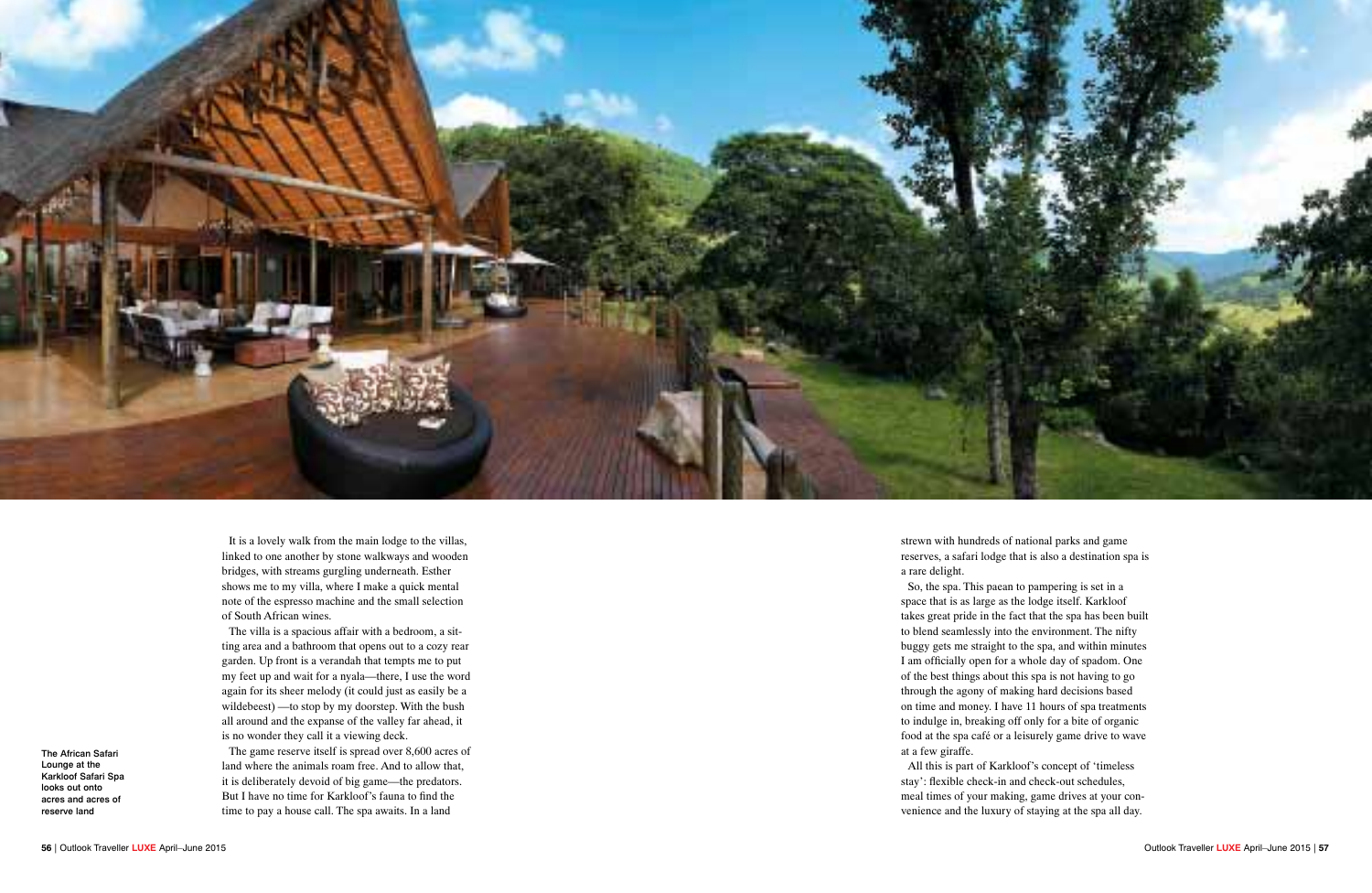Uplifting facials? Detoxifying scrubs? Aroma Thai massages? Bring them on.

The star attractions of the spa are the hydrotherapy treatments—a floatation pool, the open area jacuzzi and the Kniepp pools, among other things. The last is a system devised to boost your blood circulation by making you alternate between hot and cold pools. If you survive the shock to the system, that is. Obvi ously, I skip it.

In keeping with the eco-friendly theme, the hydro therapy area boasts of 'living roofs' of thatch and grass, where animals wander in to graze. The treatment rooms, also reached through wooden walkways, are spread around the core zone and overlook the wild bush. I al most expect curious zebras to peep in through the large picture windows and suffer mild trauma upon seeing humans with gooey face packs on.

My therapist is a petite Thai lady who silently works magic with her fingers. Towards the end, she tries to give me a few health tips to keep my skin glowing. I wonder sleepily if I can take her back home with me instead.

After being spa'd so much, I can barely keep my eyes open at the dinner table. Much of the food choices here are of the raw, healthy variety; I had a choice of falling asleep on the bowl of roasted vine tomato soup (cooked) or the pear, melon and rocket soup (raw).

That bit about game drives being at my own conve nience? I had fully intended to make use of it to not wake up at an ungodly hour to go wildlife viewing. But fate has other plans. Our safari guides Kenny and Lovemore hint gently that early mornings are ideal for drives inside the reserve, but, of course, I could sleep in if I choose to.

And so we go on a safari at the crack of dawn. The Karkloof birds—over 300 species within the prop erty—are just coming to life. A couple of hippos are raising their heads hesitantly from inside a large pond. A group of ostriches is going on a disciplined march, even as wild buffalos engage in mock fights nearby. And just about everywhere, zebras and giraffe stay close to each other, grazing, content. The long and the short of it, I think, looking at them.

Despite my rhino sighting of the previous day, I am excited at the thought of seeing more of them. Thanks to a white rhino-breeding programme, there are nearly twenty of them in the reserve and a solitary, endan gered black rhino. The rhino we spot is right by the



Guests enjoying a healthy meal in between treatments at the spa